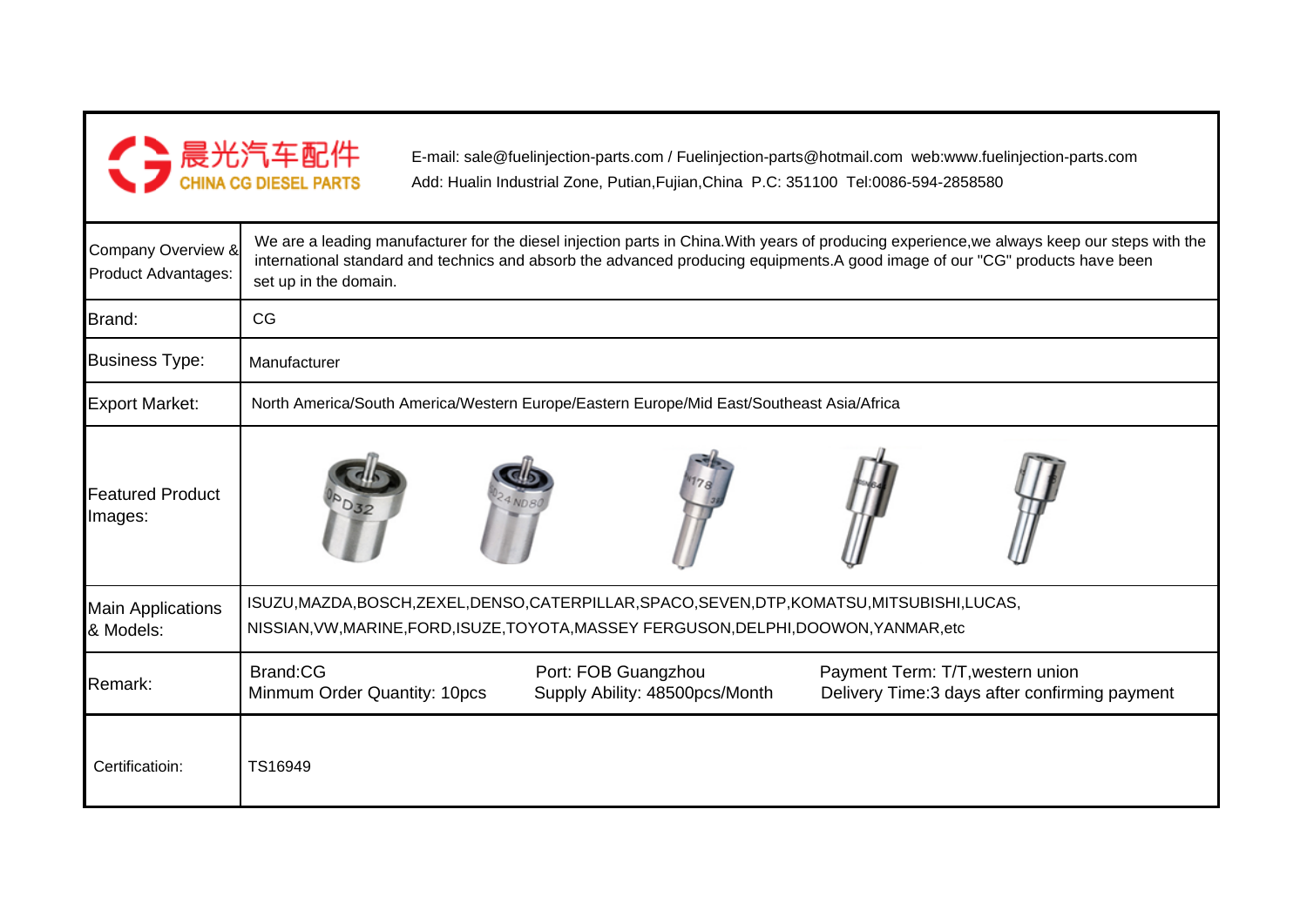## **DELPHI Nozzles Catalogue**

| <b>Item</b>             | <b>DELPHI NO.</b> | <b>Reference NO.</b> | <b>Application</b> | <b>Specification In Inventor Remark</b> |     |                                     |
|-------------------------|-------------------|----------------------|--------------------|-----------------------------------------|-----|-------------------------------------|
| Injector Nozzles        | 5611065           | H60S30A538           |                    |                                         | Yes | Toberas, Bicos Injetores, ROZPYLACZ |
| <b>Injector Nozzles</b> | 5621080           | <b>HL120S27D541</b>  |                    |                                         | Yes | Toberas, Bicos Injetores, ROZPYLACZ |
| <b>Injector Nozzles</b> | 5611475           | HL130S25C552L        |                    |                                         | Yes | Toberas, Bicos Injetores, ROZPYLACZ |
| <b>Injector Nozzles</b> | 5680406           | H140S24397P3         |                    |                                         | Yes | Toberas, Bicos Injetores, ROZPYLACZ |
| <b>Injector Nozzles</b> | 5680446           | <b>HL140S25C761</b>  |                    |                                         | Yes | Toberas, Bicos Injetores, ROZPYLACZ |
| <b>Injector Nozzles</b> | 5680403           | HL176S30D525P2       |                    | 4×0,30×176°                             | Yes | Toberas, Bicos Injetores, ROZPYLACZ |
| <b>Injector Nozzles</b> | 5680564           | HL140S25D693P2       |                    | 4×0,25×140°                             | Yes | Toberas, Bicos Injetores, ROZPYLACZ |
| <b>Injector Nozzles</b> | 5680402           | HL130S26C175P3       |                    | 3×0,26×130°                             | Yes | Toberas, Bicos Injetores, ROZPYLACZ |
| Injector Nozzles        | 5621295           | <b>HL140S25C544</b>  |                    |                                         | Yes | Toberas, Bicos Injetores, ROZPYLACZ |
| <b>Injector Nozzles</b> | 5621867           | <b>BDLLA150S187</b>  |                    |                                         | Yes | Toberas, Bicos Injetores, ROZPYLACZ |
| <b>Injector Nozzles</b> | 5621871           | <b>BDLLA160S380</b>  |                    |                                         | Yes | Toberas, Bicos Injetores, ROZPYLACZ |
| <b>Injector Nozzles</b> | 5621920           | <b>BDLLA150S582</b>  |                    |                                         | Yes | Toberas, Bicos Injetores, ROZPYLACZ |
| <b>Injector Nozzles</b> | 5621921           | <b>BDLLA149S774</b>  |                    |                                         | Yes | Toberas, Bicos Injetores, ROZPYLACZ |
| <b>Injector Nozzles</b> | 5621927           | <b>BDLLA149S775</b>  |                    |                                         | Yes | Toberas, Bicos Injetores, ROZPYLACZ |
| <b>Injector Nozzles</b> | 5621931           | <b>BDLLA144S8200</b> |                    |                                         | Yes | Toberas, Bicos Injetores, ROZPYLACZ |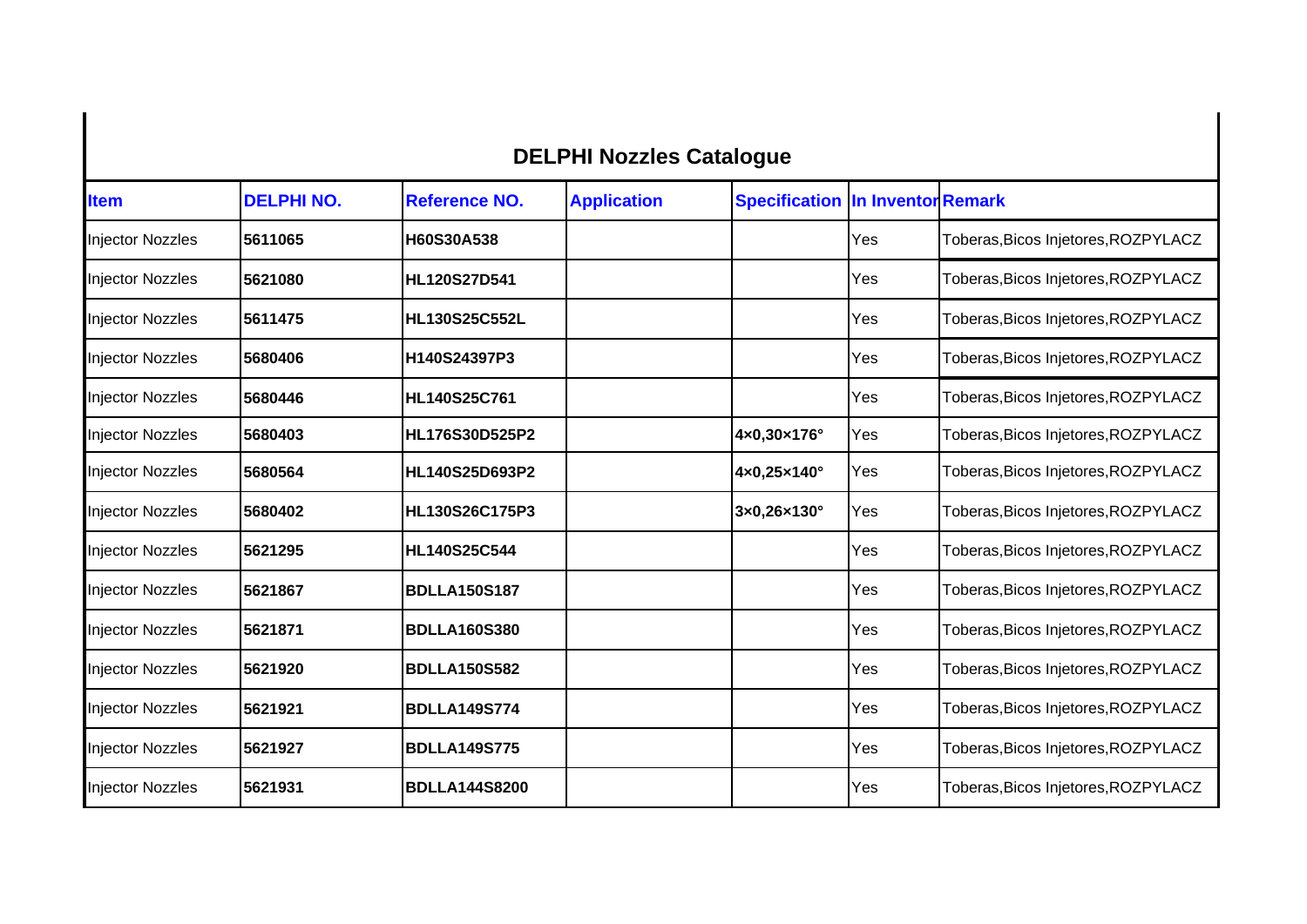| <b>Injector Nozzles</b> | 5628921 | <b>BDLLA34S837</b>   |                |             | Yes | Toberas, Bicos Injetores, ROZPYLACZ |
|-------------------------|---------|----------------------|----------------|-------------|-----|-------------------------------------|
| <b>Injector Nozzles</b> | 5628976 | <b>BDLLA146S890</b>  |                |             | Yes | Toberas, Bicos Injetores, ROZPYLACZ |
| <b>Injector Nozzles</b> | 5620790 | <b>BDLL150S6130</b>  |                |             | Yes | Toberas, Bicos Injetores, ROZPYLACZ |
| <b>Injector Nozzles</b> | 5621931 | <b>BDLLA144S8200</b> |                | 4×0,34×144° | Yes | Toberas, Bicos Injetores, ROZPYLACZ |
| <b>Injector Nozzles</b> | 5628927 | <b>BDLLA150S308</b>  | 0 433 271 750  |             | Yes | Toberas, Bicos Injetores, ROZPYLACZ |
| Injector Nozzles        | 5628928 | <b>BDLLA150S310</b>  | 0 433 271 751  |             | Yes | Toberas, Bicos Injetores, ROZPYLACZ |
| <b>Injector Nozzles</b> | 5621921 | <b>BDLLA149S774</b>  |                | 4×0,29×149° | Yes | Toberas, Bicos Injetores, ROZPYLACZ |
| <b>Injector Nozzles</b> | 5621927 | <b>BDLLA149S775</b>  |                | 4×0,30×149° | Yes | Toberas, Bicos Injetores, ROZPYLACZ |
| <b>Injector Nozzles</b> | 5620790 | <b>BDLL150S6130</b>  |                |             | Yes | Toberas, Bicos Injetores, ROZPYLACZ |
| <b>Injector Nozzles</b> | 5611650 | <b>BDLL110S6133</b>  | <b>Perkins</b> | 2×0.35×110° | Yes | Toberas, Bicos Injetores, ROZPYLACZ |
| <b>Injector Nozzles</b> | 5620960 | <b>BDLL150S6225</b>  |                |             | Yes | Toberas, Bicos Injetores, ROZPYLACZ |
| <b>Injector Nozzles</b> | 5620997 | <b>BDLL160S6246</b>  |                | 4×0,25×160° | Yes | Toberas, Bicos Injetores, ROZPYLACZ |
| <b>Injector Nozzles</b> | 5620960 | <b>BDLL150S6255</b>  |                |             | Yes | Toberas, Bicos Injetores, ROZPYLACZ |
| <b>Injector Nozzles</b> | 5611735 | <b>BDLL110S6267</b>  | <b>Perkins</b> | 2×0.40×110° | Yes | Toberas, Bicos Injetores, ROZPYLACZ |
| <b>Injector Nozzles</b> | 5621036 | <b>BDLL150S6288A</b> |                | 4×0,27×150° | Yes | Toberas, Bicos Injetores, ROZPYLACZ |
| Injector Nozzles        | 5621065 | <b>BDLL150S6310</b>  | Leyland        |             | Yes | Toberas, Bicos Injetores, ROZPYLACZ |
| <b>Injector Nozzles</b> | 5621085 | <b>BDLL150S6329</b>  | <b>Perkins</b> | 4×0,25×150° | Yes | Toberas, Bicos Injetores, ROZPYLACZ |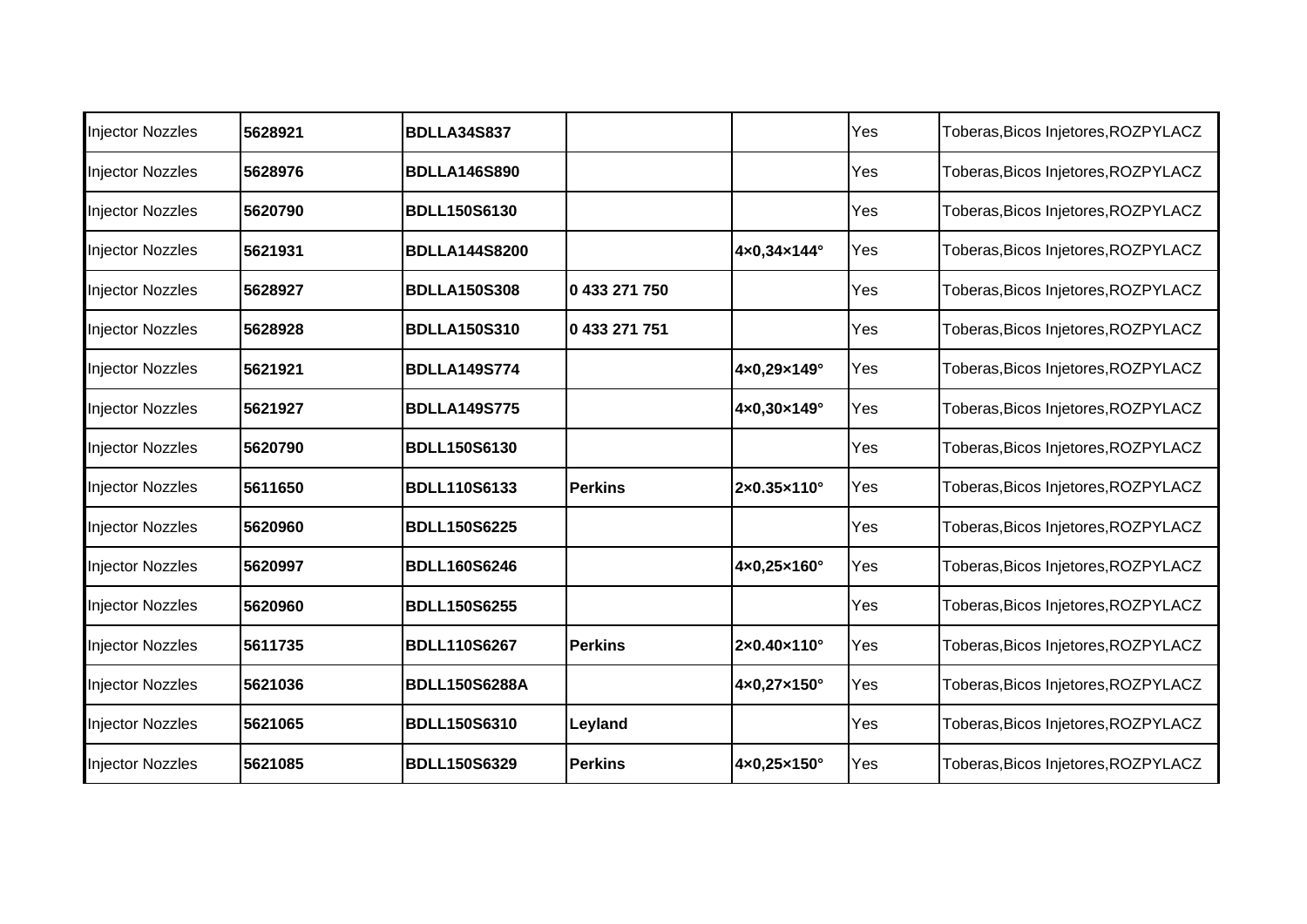| <b>Injector Nozzles</b> | 5621120 | <b>BDLL150S6372</b>  |                   | 4×0,25×150°                  | Yes | Toberas, Bicos Injetores, ROZPYLACZ |
|-------------------------|---------|----------------------|-------------------|------------------------------|-----|-------------------------------------|
| Injector Nozzles        | 5621125 | <b>BDLLA150S6382</b> |                   |                              | Yes | Toberas, Bicos Injetores, ROZPYLACZ |
| <b>Injector Nozzles</b> | 5621206 | <b>BDLL160S6394</b>  |                   | 4×0,27×160°                  | Yes | Toberas, Bicos Injetores, ROZPYLACZ |
| <b>Injector Nozzles</b> | 5621208 | <b>BDLL150S6395</b>  | <b>Perkins</b>    | $4 \times 0,33 \times 150$ ° | Yes | Toberas, Bicos Injetores, ROZPYLACZ |
| <b>Injector Nozzles</b> | 5621227 | <b>BDLL150S6403</b>  |                   |                              | Yes | Toberas, Bicos Injetores, ROZPYLACZ |
| Injector Nozzles        | 5621229 | <b>BDLL150S6407</b>  |                   |                              | Yes | Toberas, Bicos Injetores, ROZPYLACZ |
| <b>Injector Nozzles</b> | 5621231 | <b>BDLL150S6408</b>  |                   | 4×0,27×150°                  | Yes | Toberas, Bicos Injetores, ROZPYLACZ |
| <b>Injector Nozzles</b> | 5621251 | <b>BDLL140S6422</b>  | <b>Ford Lucas</b> | 4×0,29×140°                  | Yes | Toberas, Bicos Injetores, ROZPYLACZ |
| <b>Injector Nozzles</b> | 5621290 | <b>BDLL150S6438</b>  |                   | 4×0,30×150°                  | Yes | Toberas, Bicos Injetores, ROZPYLACZ |
| <b>Injector Nozzles</b> | 5621407 | <b>BDLL150S6457</b>  |                   | 4×0,35×150°                  | Yes | Toberas, Bicos Injetores, ROZPYLACZ |
| <b>Injector Nozzles</b> | 5621513 | <b>BDLL150S6472</b>  |                   | 4×0,28×150°                  | Yes | Toberas, Bicos Injetores, ROZPYLACZ |
| <b>Injector Nozzles</b> | 5621517 | <b>BDLL150S6476</b>  | Leyland           | 4×0,31×150°                  | Yes | Toberas, Bicos Injetores, ROZPYLACZ |
| <b>Injector Nozzles</b> | 5621545 | <b>BDLL150S6502</b>  |                   |                              | Yes | Toberas, Bicos Injetores, ROZPYLACZ |
| <b>Injector Nozzles</b> | 5621548 | <b>BDLL150S6505</b>  |                   |                              | Yes | Toberas, Bicos Injetores, ROZPYLACZ |
| <b>Injector Nozzles</b> | 5621549 | <b>BDLL150S6506</b>  |                   |                              | Yes | Toberas, Bicos Injetores, ROZPYLACZ |
| Injector Nozzles        | 5621550 | <b>BDLL150S6507</b>  | <b>Perkins</b>    | 4×0,28×150°                  | Yes | Toberas, Bicos Injetores, ROZPYLACZ |
| <b>Injector Nozzles</b> | 5621551 | <b>BDLL150S6508</b>  |                   |                              | Yes | Toberas, Bicos Injetores, ROZPYLACZ |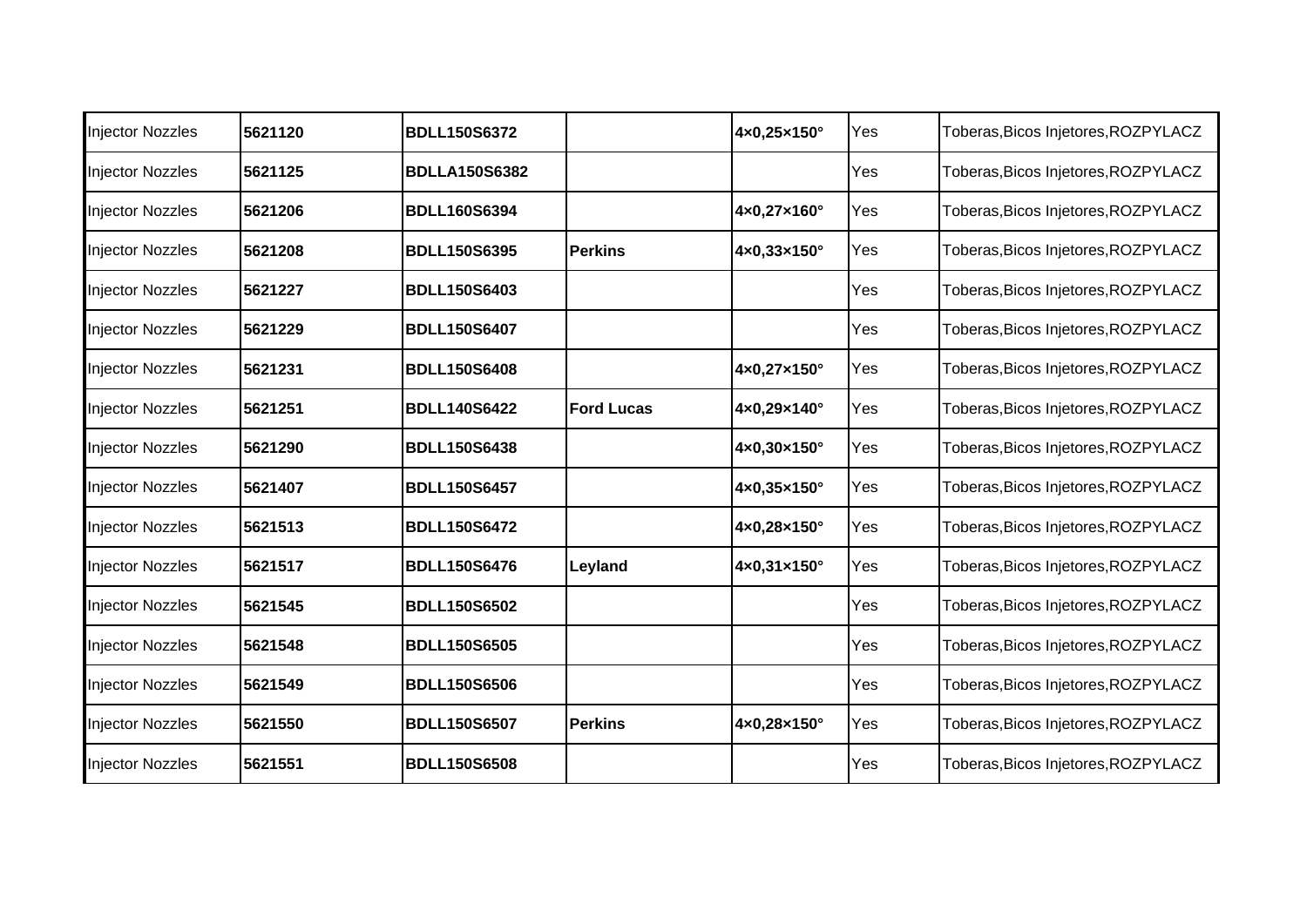| <b>Injector Nozzles</b> | 5621554 | <b>BDLL150S6511</b>  |                | 4×0,30×150° | Yes | Toberas, Bicos Injetores, ROZPYLACZ |
|-------------------------|---------|----------------------|----------------|-------------|-----|-------------------------------------|
| <b>Injector Nozzles</b> | 5621594 | <b>BDLL160S6551</b>  |                |             | Yes | Toberas, Bicos Injetores, ROZPYLACZ |
| <b>Injector Nozzles</b> |         | <b>BDLL150S6552</b>  |                |             | Yes | Toberas, Bicos Injetores, ROZPYLACZ |
| <b>Injector Nozzles</b> |         | <b>BDLL150S6555</b>  | <b>Perkins</b> |             | Yes | Toberas, Bicos Injetores, ROZPYLACZ |
| <b>Injector Nozzles</b> | 5621597 | <b>BDLL150S6554</b>  |                | 4×0,25×150° | Yes | Toberas, Bicos Injetores, ROZPYLACZ |
| <b>Injector Nozzles</b> | 5621599 | <b>BDLL150S6556</b>  | <b>Perkins</b> | 4×0,28×150° | Yes | Toberas, Bicos Injetores, ROZPYLACZ |
| <b>Injector Nozzles</b> | 5621604 | <b>BDLL150S6561</b>  |                |             | Yes | Toberas, Bicos Injetores, ROZPYLACZ |
| <b>Injector Nozzles</b> | 5621614 | <b>BDLL150S6571</b>  |                | 4×0,25×150° | Yes | Toberas, Bicos Injetores, ROZPYLACZ |
| <b>Injector Nozzles</b> | 5621616 | <b>BDLL150S6573</b>  |                |             | Yes | Toberas, Bicos Injetores, ROZPYLACZ |
| <b>Injector Nozzles</b> | 5621619 | <b>BDLL150S6576</b>  |                | 4×0,28×150° | Yes | Toberas, Bicos Injetores, ROZPYLACZ |
| <b>Injector Nozzles</b> |         | <b>BDLL150S6577</b>  |                |             | Yes | Toberas, Bicos Injetores, ROZPYLACZ |
| <b>Injector Nozzles</b> | 5621628 | <b>BDLL160S6584</b>  |                | 4×0,26×160° | Yes | Toberas, Bicos Injetores, ROZPYLACZ |
| <b>Injector Nozzles</b> | 5621637 | <b>BDLL140S6592</b>  |                | 4×0,28×140° | Yes | Toberas, Bicos Injetores, ROZPYLACZ |
| <b>Injector Nozzles</b> |         | <b>BDLL150S6599</b>  |                |             | Yes | Toberas, Bicos Injetores, ROZPYLACZ |
| <b>Injector Nozzles</b> | 5621647 | <b>BDLL150S6600</b>  |                | 4×0,30×150° | Yes | Toberas, Bicos Injetores, ROZPYLACZ |
| Injector Nozzles        | 5621649 | <b>BDLL150S6602</b>  |                | 4×0,28×150° | Yes | Toberas, Bicos Injetores, ROZPYLACZ |
| <b>Injector Nozzles</b> |         | <b>BDLL140S6608A</b> |                |             | Yes | Toberas, Bicos Injetores, ROZPYLACZ |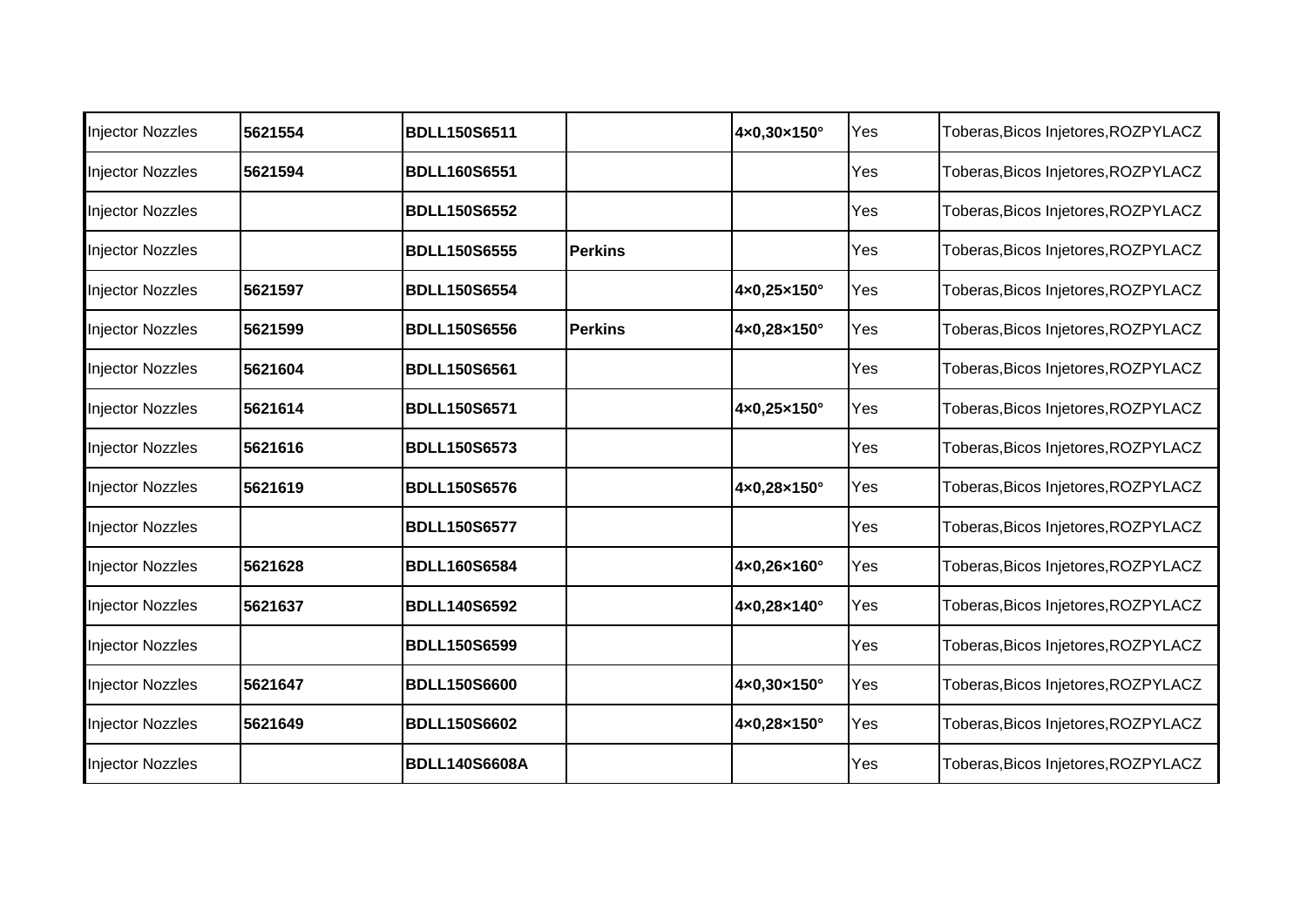| <b>Injector Nozzles</b> | 5621664  | <b>BDLL150S6618</b>   |                        | 4×0,32×150° | Yes | Toberas, Bicos Injetores, ROZPYLACZ |
|-------------------------|----------|-----------------------|------------------------|-------------|-----|-------------------------------------|
| Injector Nozzles        | 5621669  | <b>BDLL140S6622</b>   | Lister-Petter, Ford    | 4×0,29×140° | Yes | Toberas, Bicos Injetores, ROZPYLACZ |
| <b>Injector Nozzles</b> |          | <b>BDLL150S6649CF</b> |                        |             | Yes | Toberas, Bicos Injetores, ROZPYLACZ |
| <b>Injector Nozzles</b> | 5621702A | <b>BDLL150S6655CF</b> |                        |             | Yes | Toberas, Bicos Injetores, ROZPYLACZ |
| <b>Injector Nozzles</b> | 5621704  | <b>BDLL145S55F</b>    |                        |             | Yes | Toberas, Bicos Injetores, ROZPYLACZ |
| <b>Injector Nozzles</b> | 5621709  | <b>BDLL150S6662</b>   |                        |             | Yes | Toberas, Bicos Injetores, ROZPYLACZ |
| Injector Nozzles        | 5621712  | <b>BDLL150S6665</b>   |                        | 4×0,27×150° | Yes | Toberas, Bicos Injetores, ROZPYLACZ |
| <b>Injector Nozzles</b> | 5621713  | <b>BDLL150S6666</b>   |                        | 4×0,29×150° | Yes | Toberas, Bicos Injetores, ROZPYLACZ |
| <b>Injector Nozzles</b> | 5621714  | <b>BDLL150S6667</b>   |                        | 4×0,33×150° | Yes | Toberas, Bicos Injetores, ROZPYLACZ |
| <b>Injector Nozzles</b> | 5621756  | <b>BDLL160S6703</b>   |                        | 4×0,27×160° | Yes | Toberas, Bicos Injetores, ROZPYLACZ |
| <b>Injector Nozzles</b> | 5621751  | <b>BDLL150S6705</b>   |                        | 4×0,26×150° | Yes | Toberas, Bicos Injetores, ROZPYLACZ |
| <b>Injector Nozzles</b> | 5621753  | <b>BDLL140S6707</b>   |                        | 4×0,28×140° | Yes | Toberas, Bicos Injetores, ROZPYLACZ |
| <b>Injector Nozzles</b> | 5621777  | <b>BDLL150S6730</b>   | <b>Perkins</b>         | 4×0,31×150° | Yes | Toberas, Bicos Injetores, ROZPYLACZ |
| <b>Injector Nozzles</b> | 5621789  | <b>BDLL150S6741</b>   |                        |             | Yes | Toberas, Bicos Injetores, ROZPYLACZ |
| <b>Injector Nozzles</b> | 5621791  | <b>BDLL150S6743</b>   | <b>Renault, Saviem</b> | 4×0,25×150° | Yes | Toberas, Bicos Injetores, ROZPYLACZ |
| Injector Nozzles        |          | <b>BDLL150S6771CF</b> |                        |             | Yes | Toberas, Bicos Injetores, ROZPYLACZ |
| <b>Injector Nozzles</b> | 5621821  | <b>BDLL150S6774</b>   |                        | 4×0,30×150° | Yes | Toberas, Bicos Injetores, ROZPYLACZ |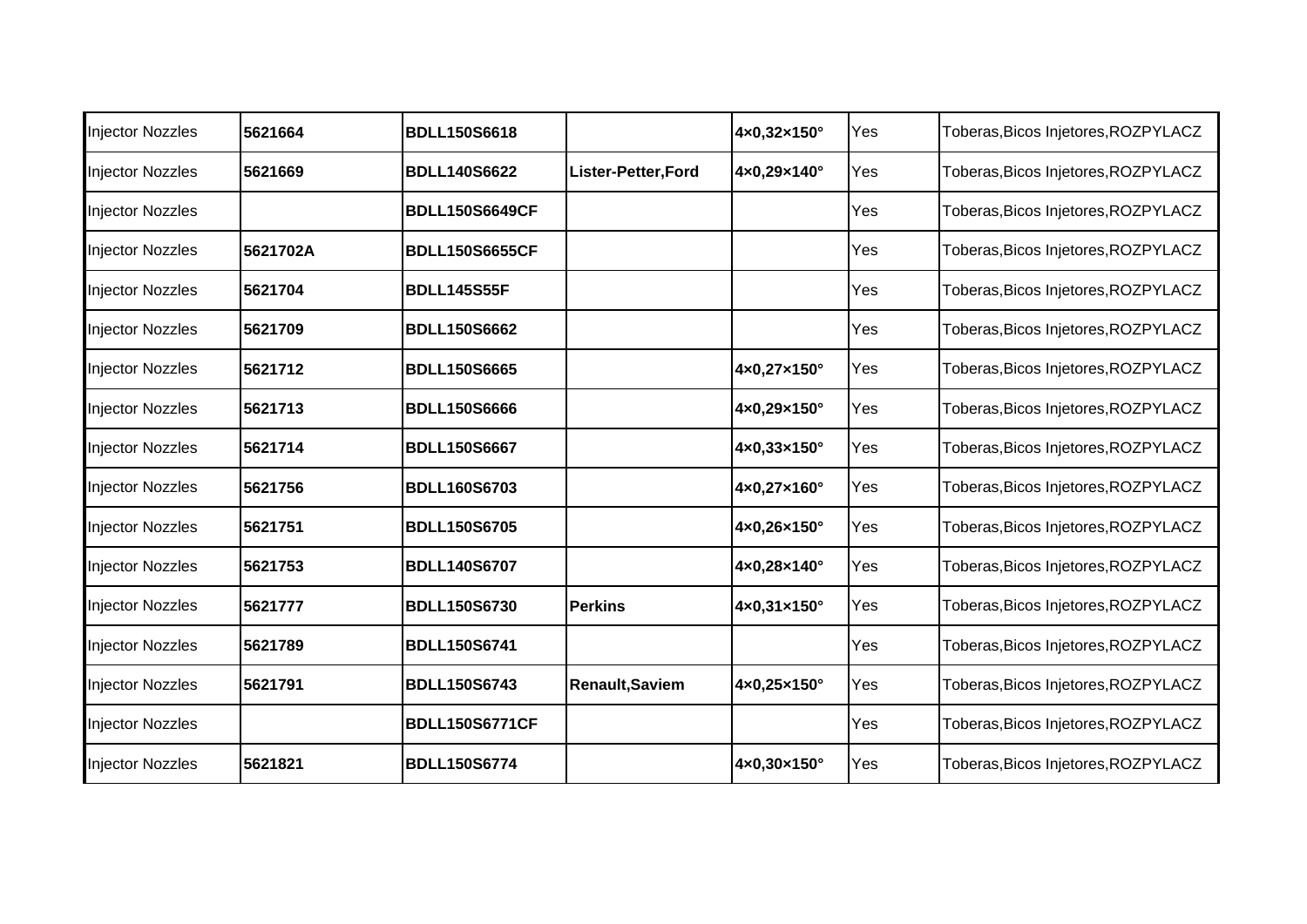| <b>Injector Nozzles</b> | 5621827  | <b>BDLL150S6780</b> | 4×0,27×150°                      | Yes | Toberas, Bicos Injetores, ROZPYLACZ |
|-------------------------|----------|---------------------|----------------------------------|-----|-------------------------------------|
| <b>Injector Nozzles</b> |          | <b>BDLL150S6790</b> |                                  | Yes | Toberas, Bicos Injetores, ROZPYLACZ |
| <b>Injector Nozzles</b> | 5621877  | <b>BDLL150S6837</b> |                                  | Yes | Toberas, Bicos Injetores, ROZPYLACZ |
| <b>Injector Nozzles</b> | 5621889  | <b>BDLL150S6839</b> |                                  | Yes | Toberas, Bicos Injetores, ROZPYLACZ |
| <b>Injector Nozzles</b> | 5621890  | <b>BDLL150S6840</b> | 4×0,32×150°                      | Yes | Toberas, Bicos Injetores, ROZPYLACZ |
| Injector Nozzles        | 5621891  | <b>BDLL150S6841</b> | 4×0,32×150°                      | Yes | Toberas, Bicos Injetores, ROZPYLACZ |
| <b>Injector Nozzles</b> | 5621897  | <b>BDLL150S6846</b> | 6×0,33×150°                      | Yes | Toberas, Bicos Injetores, ROZPYLACZ |
| <b>Injector Nozzles</b> | 5643412  | RDN0SD6577A         | $1 \times 1,00 \times 0$ °       | Yes | Toberas, Bicos Injetores, ROZPYLACZ |
| <b>Injector Nozzles</b> | 5642010  | <b>RDN4S2</b>       |                                  | Yes | Toberas, Bicos Injetores, ROZPYLACZ |
| <b>Injector Nozzles</b> | 5650091  | RDNOSPC6209         |                                  | Yes | Toberas, Bicos Injetores, ROZPYLACZ |
| <b>Injector Nozzles</b> |          | <b>BDN12SD6849</b>  |                                  | Yes | Toberas, Bicos Injetores, ROZPYLACZ |
| <b>Injector Nozzles</b> | 5643413  | RDNOSDC6577B        |                                  | Yes | Toberas, Bicos Injetores, ROZPYLACZ |
| <b>Injector Nozzles</b> | R5641904 | RDN0SDC6850C        | $1 \times 1,00 \times 0^{\circ}$ | Yes | Toberas, Bicos Injetores, ROZPYLACZ |
| <b>Injector Nozzles</b> | R5641905 | RDN0SDC6843C        | $1 \times 1,00 \times 0^{\circ}$ | Yes | Toberas, Bicos Injetores, ROZPYLACZ |
| <b>Injector Nozzles</b> | R5641921 | BDNOSDC6887D        |                                  | Yes | Toberas, Bicos Injetores, ROZPYLACZ |
| <b>Injector Nozzles</b> |          | RDNOSDC6902         |                                  | Yes | Toberas, Bicos Injetores, ROZPYLACZ |
| <b>Injector Nozzles</b> |          | RDNOSDC6903         |                                  | Yes | Toberas, Bicos Injetores, ROZPYLACZ |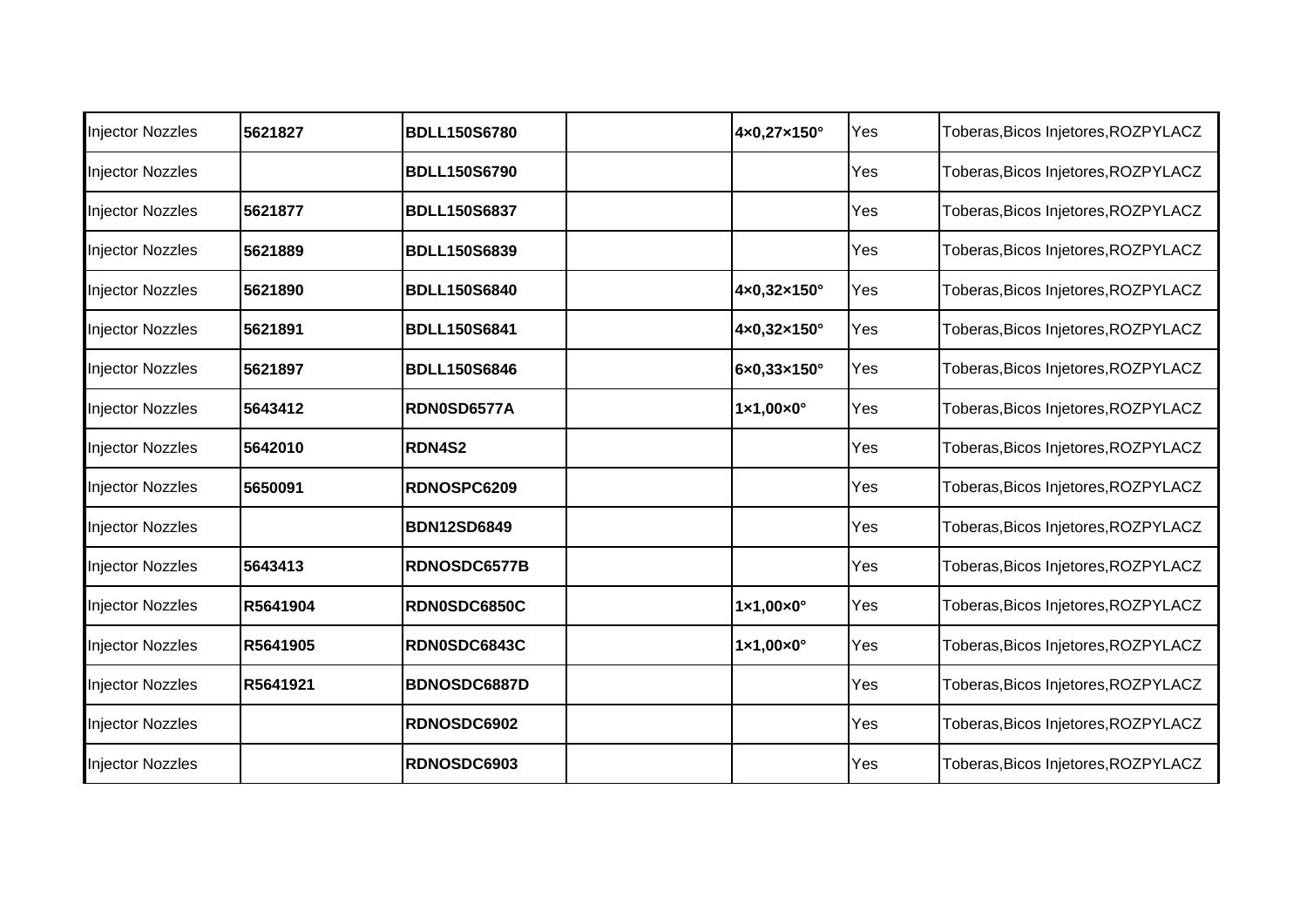| <b>Injector Nozzles</b> | 6801014 | 6801014             |                |             | Yes | Toberas, Bicos Injetores, ROZPYLACZ |
|-------------------------|---------|---------------------|----------------|-------------|-----|-------------------------------------|
| <b>Injector Nozzles</b> | 6801016 | 6801016             |                |             | Yes | Toberas, Bicos Injetores, ROZPYLACZ |
| <b>Injector Nozzles</b> | 6801018 | 6801018             |                |             | Yes | Toberas, Bicos Injetores, ROZPYLACZ |
| <b>Nozzles</b>          | 6801019 | 6801019             |                |             | Yes | Toberas, Bicos Injetores, ROZPYLACZ |
| <b>Nozzles</b>          | 6801022 | 6801022             |                |             | Yes | Toberas, Bicos Injetores, ROZPYLACZ |
| <b>Nozzles</b>          | 6801024 | 6801024             |                |             | Yes | Toberas, Bicos Injetores, ROZPYLACZ |
| <b>Nozzles</b>          | 6801026 | 6801026             |                |             | Yes | Toberas, Bicos Injetores, ROZPYLACZ |
| <b>Nozzles</b>          | 6801027 | 6801027             |                | 4×0,27×150° | Yes | Toberas, Bicos Injetores, ROZPYLACZ |
| <b>Nozzles</b>          | 6801029 | 6801029             |                |             | Yes | Toberas, Bicos Injetores, ROZPYLACZ |
| <b>Nozzles</b>          | 6801032 | 6801032             |                |             | Yes | Toberas, Bicos Injetores, ROZPYLACZ |
| <b>Nozzles</b>          | 6801047 | 6801047             |                |             | Yes | Toberas, Bicos Injetores, ROZPYLACZ |
| <b>Nozzles</b>          | 6801052 | 6801052             | <b>Perkins</b> | 4×0,31×128° | Yes | Toberas, Bicos Injetores, ROZPYLACZ |
| <b>Nozzles</b>          | 6801155 | 6801155             |                |             | Yes | Toberas, Bicos Injetores, ROZPYLACZ |
| <b>Nozzles</b>          | 6801057 | 6801057             | <b>Perkins</b> |             | Yes | Toberas, Bicos Injetores, ROZPYLACZ |
| <b>Nozzles</b>          | 6801058 | 6801058             | <b>Perkins</b> | 4×0,29×148° | Yes | Toberas, Bicos Injetores, ROZPYLACZ |
| <b>Nozzles</b>          | 6801063 | <b>BDLL136S6858</b> |                |             | Yes | Toberas, Bicos Injetores, ROZPYLACZ |
| <b>Nozzles</b>          | 6801064 | <b>BDLL124S6857</b> |                |             | Yes | Toberas, Bicos Injetores, ROZPYLACZ |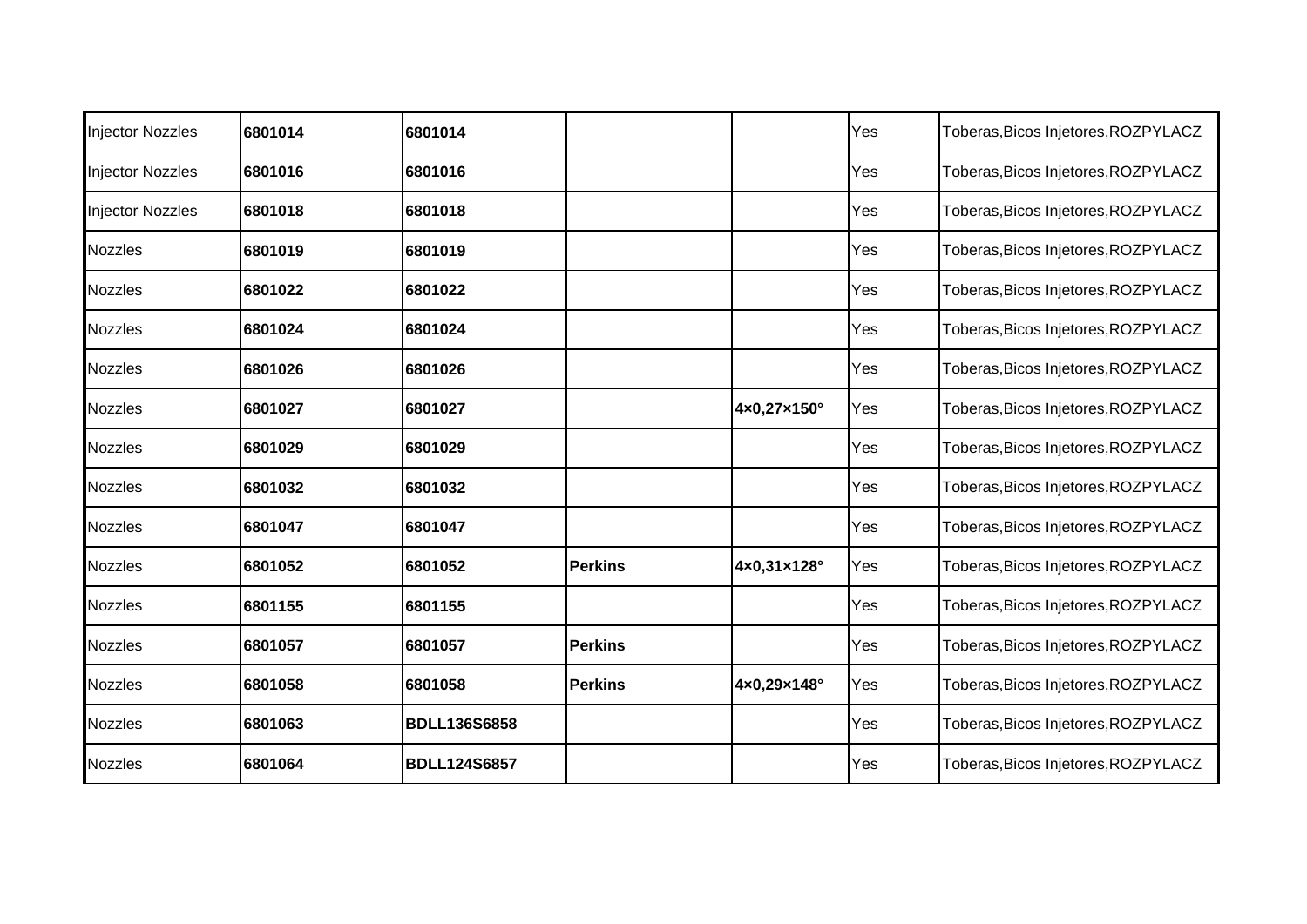| <b>Nozzles</b>        | 6801065 | <b>BDLL138S6859</b> |                |             | Yes | Toberas, Bicos Injetores, ROZPYLACZ |
|-----------------------|---------|---------------------|----------------|-------------|-----|-------------------------------------|
| <b>Nozzles</b>        | 6801066 | <b>BDLL134S6860</b> |                |             | Yes | Toberas, Bicos Injetores, ROZPYLACZ |
| <b>Nozzles</b>        | 6801072 | 6801072             |                |             | Yes | Toberas, Bicos Injetores, ROZPYLACZ |
| <b>Nozzles</b>        | 6801082 | 6801082             |                |             | Yes | Toberas, Bicos Injetores, ROZPYLACZ |
| <b>Nozzles</b>        | 6801087 | 6801087             |                |             | Yes | Toberas, Bicos Injetores, ROZPYLACZ |
| <b>Nozzles</b>        | 6801088 | 6801088             |                |             | Yes | Toberas, Bicos Injetores, ROZPYLACZ |
| <b>Nozzles</b>        | 6801093 | 6801093             |                |             | Yes | Toberas, Bicos Injetores, ROZPYLACZ |
| <b>Nozzles</b>        | 6801104 | 6801104             |                |             | Yes | Toberas, Bicos Injetores, ROZPYLACZ |
| <b>Nozzles</b>        | 6801106 | 6801106             |                |             | Yes | Toberas, Bicos Injetores, ROZPYLACZ |
| <b>Nozzles</b>        | 6801110 | 6801110             |                |             | Yes | Toberas, Bicos Injetores, ROZPYLACZ |
| <b>Diesel Nozzles</b> | 6801118 | 6801118             | <b>CUMMINS</b> | 4×0,30×154° | Yes | Toberas, Bicos Injetores, ROZPYLACZ |
| <b>Diesel Nozzles</b> | 6801119 | 6801119             |                |             | Yes | Toberas, Bicos Injetores, ROZPYLACZ |
| <b>Diesel Nozzles</b> | 6801124 | 6801124             |                |             | Yes | Toberas, Bicos Injetores, ROZPYLACZ |
| <b>Diesel Nozzles</b> | 6801128 | 6801128             | <b>CUMMINS</b> | 4×0,28×149° | Yes | Toberas, Bicos Injetores, ROZPYLACZ |
| <b>Diesel Nozzles</b> | 6801131 | 6801131             |                |             | Yes | Toberas, Bicos Injetores, ROZPYLACZ |
| <b>Diesel Nozzles</b> | 6801134 | 6801134             |                |             | Yes | Toberas, Bicos Injetores, ROZPYLACZ |
| <b>Diesel Nozzles</b> | 6801135 | 6801135             |                | 5×0,28×150° | Yes | Toberas, Bicos Injetores, ROZPYLACZ |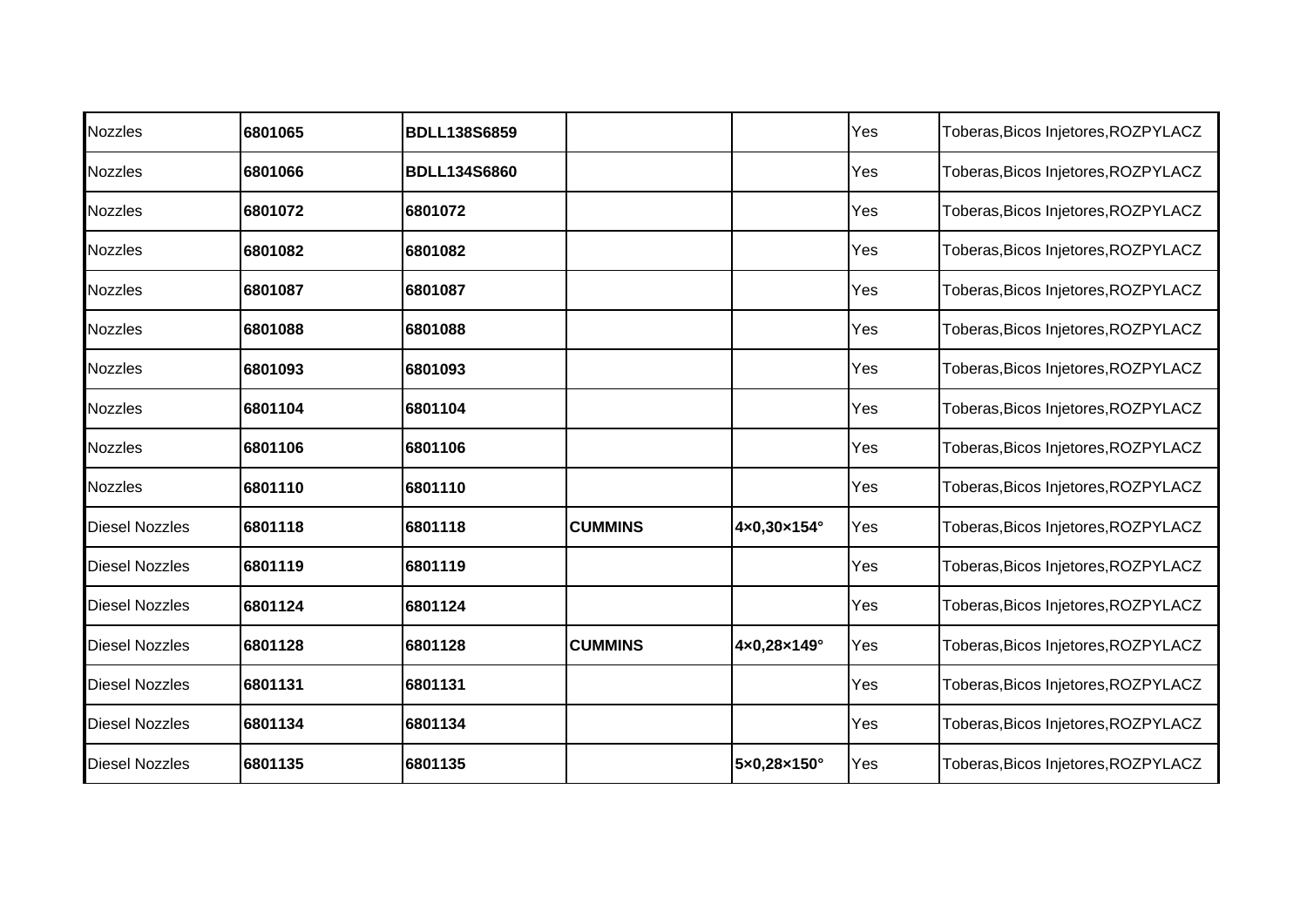| <b>Diesel Nozzles</b> | 6801141       | 6801141             |             | Yes | Toberas, Bicos Injetores, ROZPYLACZ |
|-----------------------|---------------|---------------------|-------------|-----|-------------------------------------|
| <b>Diesel Nozzles</b> | 6801155       | 6801155             |             | Yes | Toberas, Bicos Injetores, ROZPYLACZ |
| <b>Diesel Nozzles</b> | 6801157       | 6801157             |             | Yes | Toberas, Bicos Injetores, ROZPYLACZ |
| <b>Diesel Nozzles</b> | 6801164       | 6801164             |             | Yes | Toberas, Bicos Injetores, ROZPYLACZ |
| <b>Diesel Nozzles</b> | 6801173       | 6801173             |             | Yes | Toberas, Bicos Injetores, ROZPYLACZ |
| <b>Diesel Nozzles</b> | 6801174       | 6801174             |             | Yes | Toberas, Bicos Injetores, ROZPYLACZ |
| <b>Diesel Nozzles</b> | 6801179       | 6801179             |             | Yes | Toberas, Bicos Injetores, ROZPYLACZ |
| <b>Diesel Nozzles</b> | 6801188       | 6801188             |             | Yes | Toberas, Bicos Injetores, ROZPYLACZ |
| <b>Diesel Nozzles</b> | 6809966       | <b>BDLL150P9966</b> |             | Yes | Toberas, Bicos Injetores, ROZPYLACZ |
| <b>Diesel Nozzles</b> | 770048        | 770048              |             | Yes | Toberas, Bicos Injetores, ROZPYLACZ |
| <b>Diesel Nozzles</b> | 770053        | 770053              |             | Yes | Toberas, Bicos Injetores, ROZPYLACZ |
| <b>Diesel Nozzles</b> | L014PBB       | L014PBB             | 6×0,23×152° | Yes | Toberas, Bicos Injetores, ROZPYLACZ |
| <b>Diesel Nozzles</b> | L017PBB       | L017PBB             | 6×0,23×152° | Yes | Toberas, Bicos Injetores, ROZPYLACZ |
| <b>Diesel Nozzles</b> | <b>LP004B</b> | <b>LP004B</b>       | 6×0,19×157° | Yes | Toberas, Bicos Injetores, ROZPYLACZ |
| <b>Diesel Nozzles</b> | <b>LP051B</b> | <b>LP051B</b>       |             | Yes | Toberas, Bicos Injetores, ROZPYLACZ |
| <b>Diesel Nozzles</b> | L060PBB       | L060PBB             |             | Yes | Toberas, Bicos Injetores, ROZPYLACZ |
| <b>Diesel Nozzles</b> | L070PBB       | L070PBB             |             | Yes | Toberas, Bicos Injetores, ROZPYLACZ |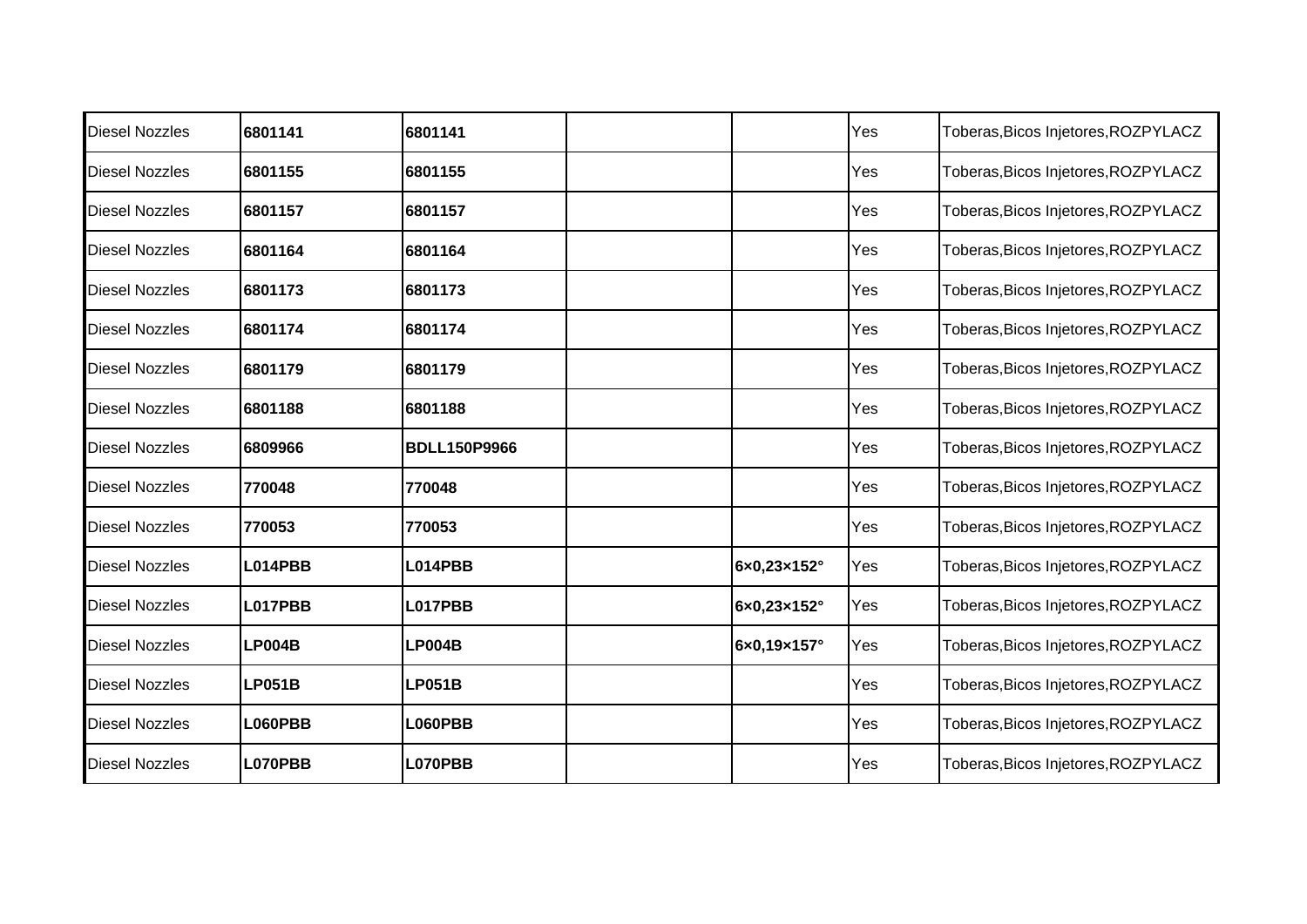| <b>Diesel Nozzles</b> | L072PBB        | L072PBB        |  | Yes | Toberas, Bicos Injetores, ROZPYLACZ |
|-----------------------|----------------|----------------|--|-----|-------------------------------------|
| <b>Diesel Nozzles</b> | L336PBB        | <b>L336PBB</b> |  | Yes | Toberas, Bicos Injetores, ROZPYLACZ |
| <b>Diesel Nozzles</b> | L337PBB        | <b>L337PBB</b> |  | Yes | Toberas, Bicos Injetores, ROZPYLACZ |
| <b>Diesel Nozzles</b> | L052PBA        | L052PBA        |  | Yes | Toberas, Bicos Injetores, ROZPYLACZ |
| <b>Diesel Nozzles</b> | L061PBA        | <b>L061PBA</b> |  | Yes | Toberas, Bicos Injetores, ROZPYLACZ |
| <b>Diesel Nozzles</b> | <b>L063PBB</b> | <b>L063PBB</b> |  | Yes | Toberas, Bicos Injetores, ROZPYLACZ |
| <b>Diesel Nozzles</b> | L064PBA        | L064PBA        |  | Yes | Toberas, Bicos Injetores, ROZPYLACZ |
| <b>Diesel Nozzles</b> | L068PBA        | L068PBA        |  | Yes | Toberas, Bicos Injetores, ROZPYLACZ |
| <b>Diesel Nozzles</b> | L126PBA        | <b>L126PBA</b> |  | Yes | Toberas, Bicos Injetores, ROZPYLACZ |
| <b>Diesel Nozzles</b> | L129PBA        | L129PBA        |  | Yes | Toberas, Bicos Injetores, ROZPYLACZ |
| <b>Diesel Nozzles</b> | L130PBA        | <b>L130PBA</b> |  | Yes | Toberas, Bicos Injetores, ROZPYLACZ |
| <b>Diesel Nozzles</b> | L131PBA        | L131PBA        |  | Yes | Toberas, Bicos Injetores, ROZPYLACZ |
| <b>Diesel Nozzles</b> | L136PBD        | <b>L136PBD</b> |  | Yes | Toberas, Bicos Injetores, ROZPYLACZ |
| <b>Diesel Nozzles</b> | L152PBA        | <b>L152PBA</b> |  | Yes | Toberas, Bicos Injetores, ROZPYLACZ |
| <b>Diesel Nozzles</b> | L159PBA        | <b>L159PBA</b> |  | Yes | Toberas, Bicos Injetores, ROZPYLACZ |
| <b>Diesel Nozzles</b> | <b>L203PBA</b> | <b>L203PBA</b> |  | Yes | Toberas, Bicos Injetores, ROZPYLACZ |
| <b>Diesel Nozzles</b> | L204PBA        | <b>L204PBA</b> |  | Yes | Toberas, Bicos Injetores, ROZPYLACZ |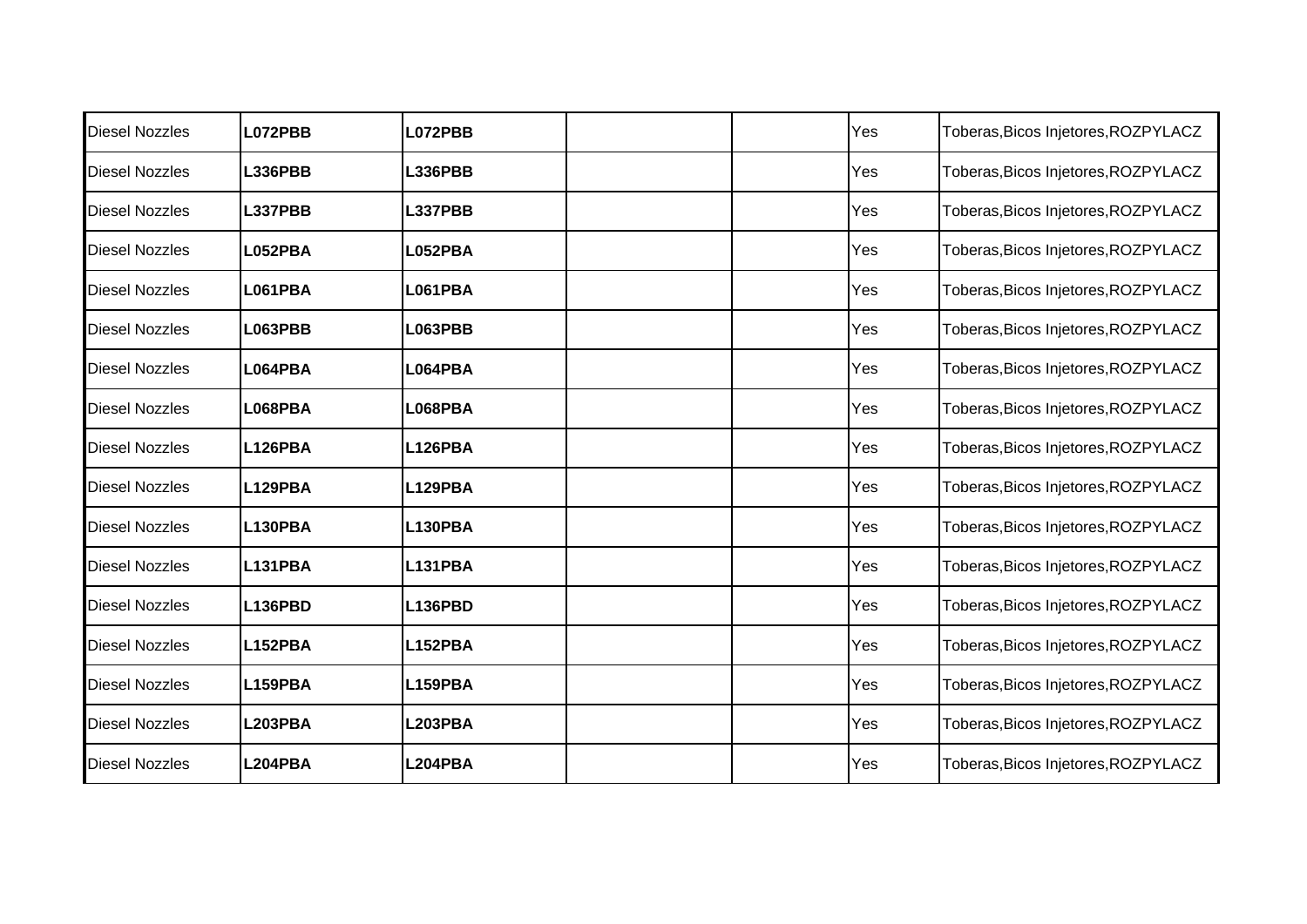| <b>Injection Nozzles</b> |        | <b>L025PBC</b>     |  | Yes | Toberas, Bicos Injetores, ROZPYLACZ |
|--------------------------|--------|--------------------|--|-----|-------------------------------------|
| <b>Injection Nozzles</b> |        | L028PBC            |  | Yes | Toberas, Bicos Injetores, ROZPYLACZ |
| <b>Injection Nozzles</b> |        | <b>L021PBC</b>     |  | Yes | Toberas, Bicos Injetores, ROZPYLACZ |
| <b>Injection Nozzles</b> |        | L087PBC            |  | Yes | Toberas, Bicos Injetores, ROZPYLACZ |
| <b>Injection Nozzles</b> |        | <b>L121PBC</b>     |  | Yes | Toberas, Bicos Injetores, ROZPYLACZ |
| <b>Injection Nozzles</b> |        | L096PBC            |  | Yes | Toberas, Bicos Injetores, ROZPYLACZ |
| <b>Injection Nozzles</b> | 33877  | 33877              |  | Yes | Toberas, Bicos Injetores, ROZPYLACZ |
| <b>Injection Nozzles</b> | 72023L | <b>BDLL145S50F</b> |  | Yes | Toberas, Bicos Injetores, ROZPYLACZ |
| <b>Injection Nozzles</b> | 72024  | <b>BDLL150S51F</b> |  | Yes | Toberas, Bicos Injetores, ROZPYLACZ |
| <b>Injection Nozzles</b> | 771017 | <b>BDLL150S67F</b> |  | Yes | Toberas, Bicos Injetores, ROZPYLACZ |
| <b>Injection Nozzles</b> | 771026 | <b>BDLL145S69F</b> |  | Yes | Toberas, Bicos Injetores, ROZPYLACZ |
| <b>Injection Nozzles</b> | 770316 | 770316             |  | Yes | Toberas, Bicos Injetores, ROZPYLACZ |
| <b>Injection Nozzles</b> | 770054 | 770054             |  | Yes | Toberas, Bicos Injetores, ROZPYLACZ |
| <b>Injection Nozzles</b> | 770173 | 770173             |  | Yes | Toberas, Bicos Injetores, ROZPYLACZ |
| <b>Injection Nozzles</b> | 770407 | 770407             |  | Yes | Toberas, Bicos Injetores, ROZPYLACZ |
| <b>Injection Nozzles</b> | 770405 | 770405             |  | Yes | Toberas, Bicos Injetores, ROZPYLACZ |
| <b>Injection Nozzles</b> | 770028 | ADB160M232-7       |  | Yes | Toberas, Bicos Injetores, ROZPYLACZ |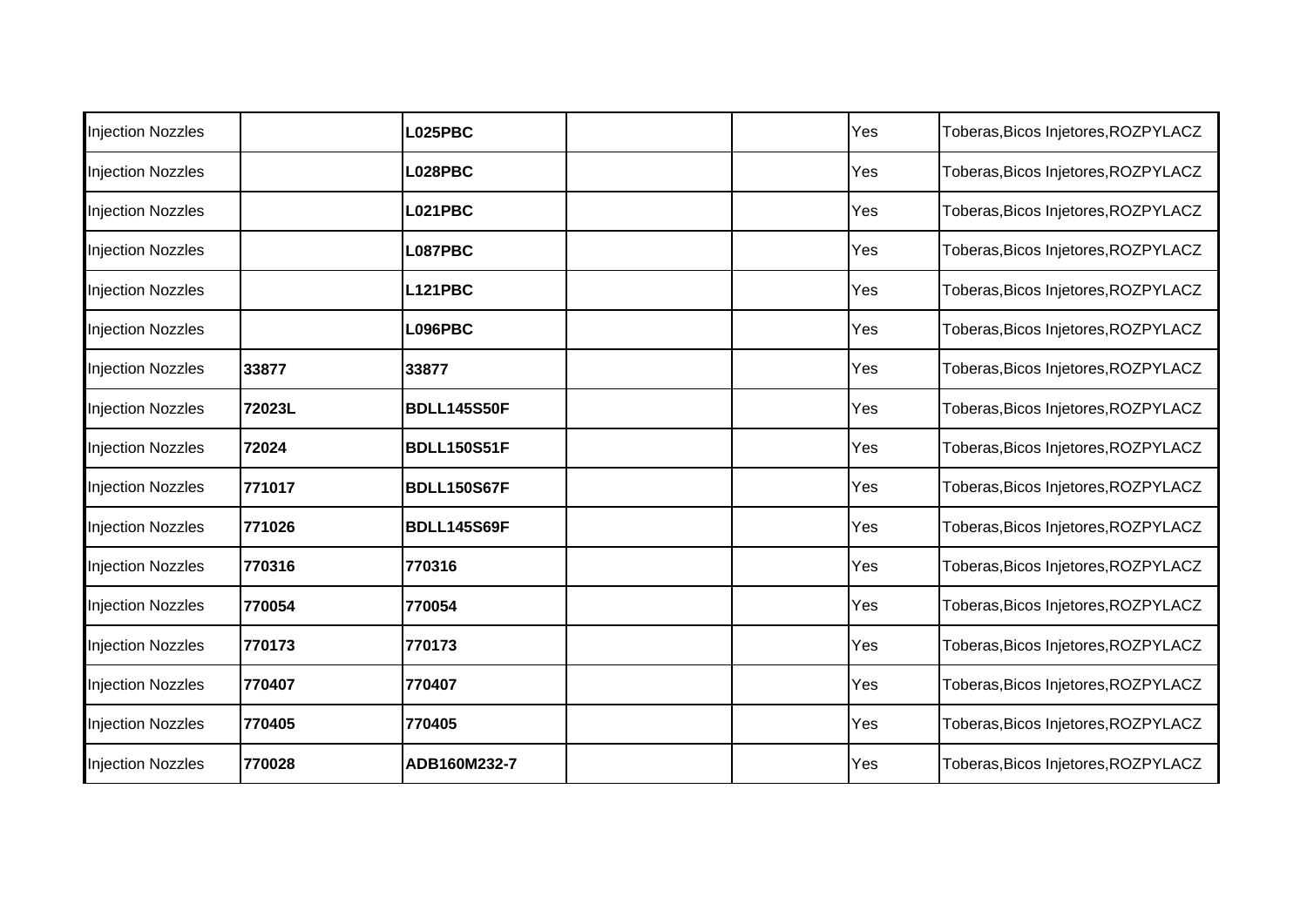| <b>Injection Nozzles</b> | 770053    | ADB152M165-7       |                                  | Yes | Toberas, Bicos Injetores, ROZPYLACZ |
|--------------------------|-----------|--------------------|----------------------------------|-----|-------------------------------------|
| <b>Injection Nozzles</b> | 770055    | ADB152M213-7       |                                  | Yes | Toberas, Bicos Injetores, ROZPYLACZ |
| <b>Injection Nozzles</b> | 771213    | ADB140M218-7       | 5×0,25×140°                      | Yes | Toberas, Bicos Injetores, ROZPYLACZ |
| <b>Injection Nozzles</b> |           | ADB140M221-7       |                                  | Yes | Toberas, Bicos Injetores, ROZPYLACZ |
| <b>Injection Nozzles</b> |           | ADB140M231-7       | 5×0,30×140°                      | Yes | Toberas, Bicos Injetores, ROZPYLACZ |
| <b>Injection Nozzles</b> |           | ADB140M200-7       |                                  | Yes | Toberas, Bicos Injetores, ROZPYLACZ |
| <b>Injection Nozzles</b> | 5621701   | <b>DLL140S37F</b>  | 4×0,33×140°                      | Yes | Toberas, Bicos Injetores, ROZPYLACZ |
| <b>Injection Nozzles</b> | 9170-056D | <b>BDLL145S54F</b> |                                  | Yes | Toberas, Bicos Injetores, ROZPYLACZ |
| <b>Injection Nozzles</b> | 5628957   | <b>DLL140S56F</b>  | $3 \times 0,44 \times 140^\circ$ | Yes | Toberas, Bicos Injetores, ROZPYLACZ |
| <b>Injection Nozzles</b> | 5628956   | <b>DLL140S64F</b>  |                                  | Yes | Toberas, Bicos Injetores, ROZPYLACZ |
| <b>Injection Nozzles</b> | 5629922   | <b>DLL145S69F</b>  | 4×0,33×145°                      | Yes | Toberas, Bicos Injetores, ROZPYLACZ |
| <b>Injection Nozzles</b> | 5621120-2 | <b>DLL145S73F</b>  | 4×0,35×145°                      | Yes | Toberas, Bicos Injetores, ROZPYLACZ |
| <b>Injection Nozzles</b> | 5628935   | <b>DLL150S74F</b>  | 4×0,40×150°                      | Yes | Toberas, Bicos Injetores, ROZPYLACZ |
| <b>Injection Nozzles</b> |           | <b>DLL140S77FS</b> |                                  | Yes | Toberas, Bicos Injetores, ROZPYLACZ |
| <b>Injection Nozzles</b> | 5621120-1 | <b>DLL139S80WS</b> | 4×0,42×139°                      | Yes | Toberas, Bicos Injetores, ROZPYLACZ |
| <b>Injection Nozzles</b> |           | DOP160S430-1436    |                                  | Yes | Toberas, Bicos Injetores, ROZPYLACZ |
| <b>Injection Nozzles</b> |           | DOP150S430-1439    |                                  | Yes | Toberas, Bicos Injetores, ROZPYLACZ |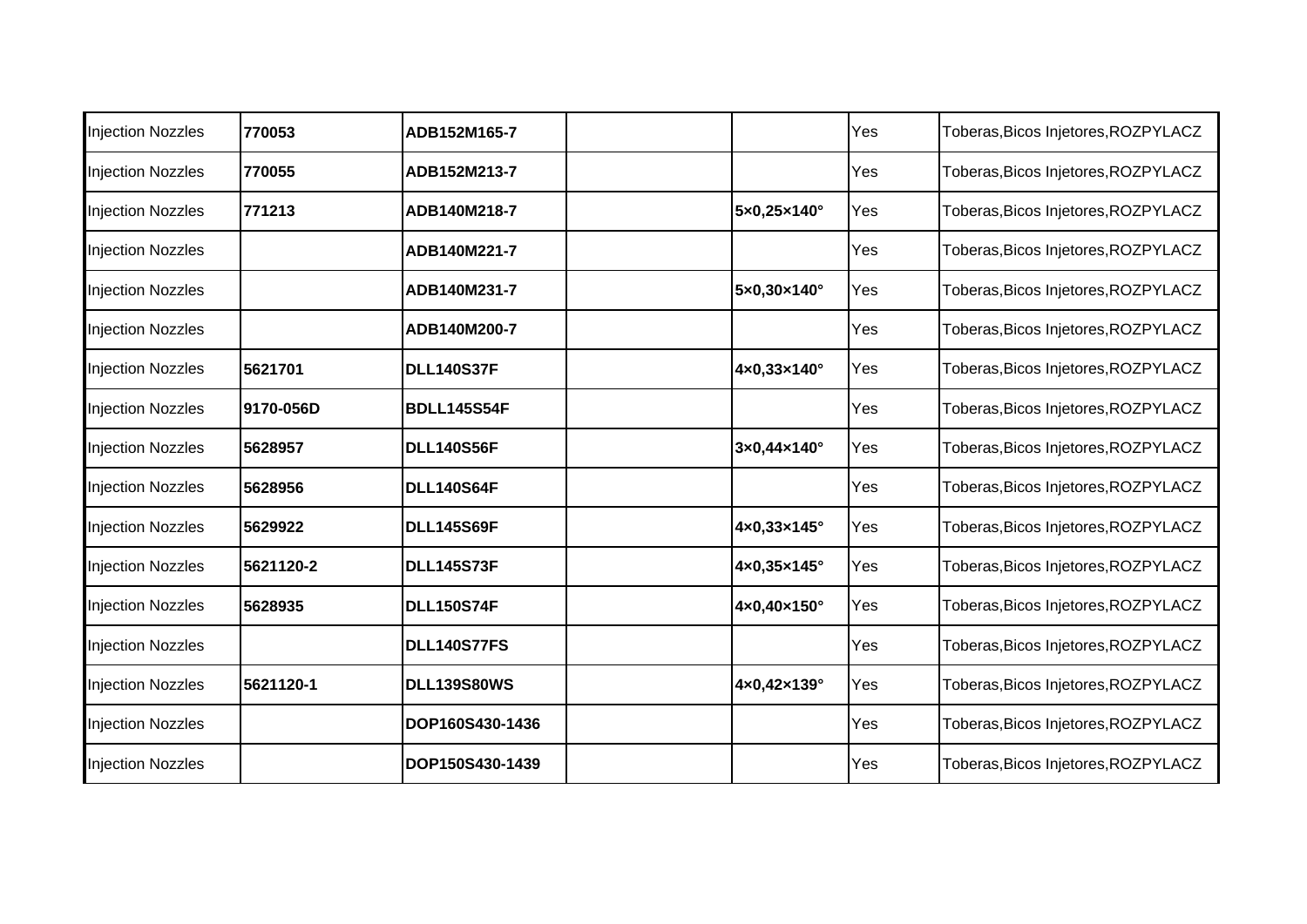| <b>Injection Nozzles</b> |              | DOP150S535-1417   |  | Yes | Toberas, Bicos Injetores, ROZPYLACZ |
|--------------------------|--------------|-------------------|--|-----|-------------------------------------|
| <b>Injection Nozzles</b> |              | DOP140S435-4369   |  | Yes | Toberas, Bicos Injetores, ROZPYLACZ |
| <b>Injection Nozzles</b> |              | DOP134S440-4102   |  | Yes | Toberas, Bicos Injetores, ROZPYLACZ |
| <b>Injection Nozzles</b> |              | DOP115S530-4376   |  | Yes | Toberas, Bicos Injetores, ROZPYLACZ |
| <b>Injection Nozzles</b> |              | DOP115S533-4378   |  | Yes | Toberas, Bicos Injetores, ROZPYLACZ |
| <b>Injection Nozzles</b> |              | DOP115S535-4375   |  | Yes | Toberas, Bicos Injetores, ROZPYLACZ |
| <b>Injection Nozzles</b> |              | DOP150S428-1416   |  | Yes | Toberas, Bicos Injetores, ROZPYLACZ |
| <b>Injection Nozzles</b> |              | DOP150S525-1441   |  | Yes | Toberas, Bicos Injetores, ROZPYLACZ |
| <b>Nozzles</b>           |              | <b>ZCK154S432</b> |  | Yes | Toberas, ROZPYLACZ                  |
| <b>Nozzles</b>           |              | <b>ZCK150S430</b> |  | Yes | Toberas, ROZPYLACZ                  |
| <b>Nozzles</b>           |              | <b>ZCK154S425</b> |  | Yes | Toberas, ROZPYLACZ                  |
| Nozzles                  |              | <b>ZCK150S437</b> |  | Yes | Toberas, ROZPYLACZ                  |
| <b>Nozzles</b>           |              | <b>ZCK155S527</b> |  | Yes | Toberas, ROZPYLACZ                  |
| Yanmar Nozzles           | 114650-53000 | 150p224           |  | Yes | Toberas, ROZPYLACZ                  |
| Nozzles                  |              | ZCK150J430        |  | Yes | Toberas, ROZPYLACZ                  |
| <b>Nozzles</b>           |              | <b>BDL30S46</b>   |  | Yes | Toberas, ROZPYLACZ                  |
| <b>Nozzles</b>           |              | <b>L221PBC</b>    |  | Yes | Toberas, ROZPYLACZ                  |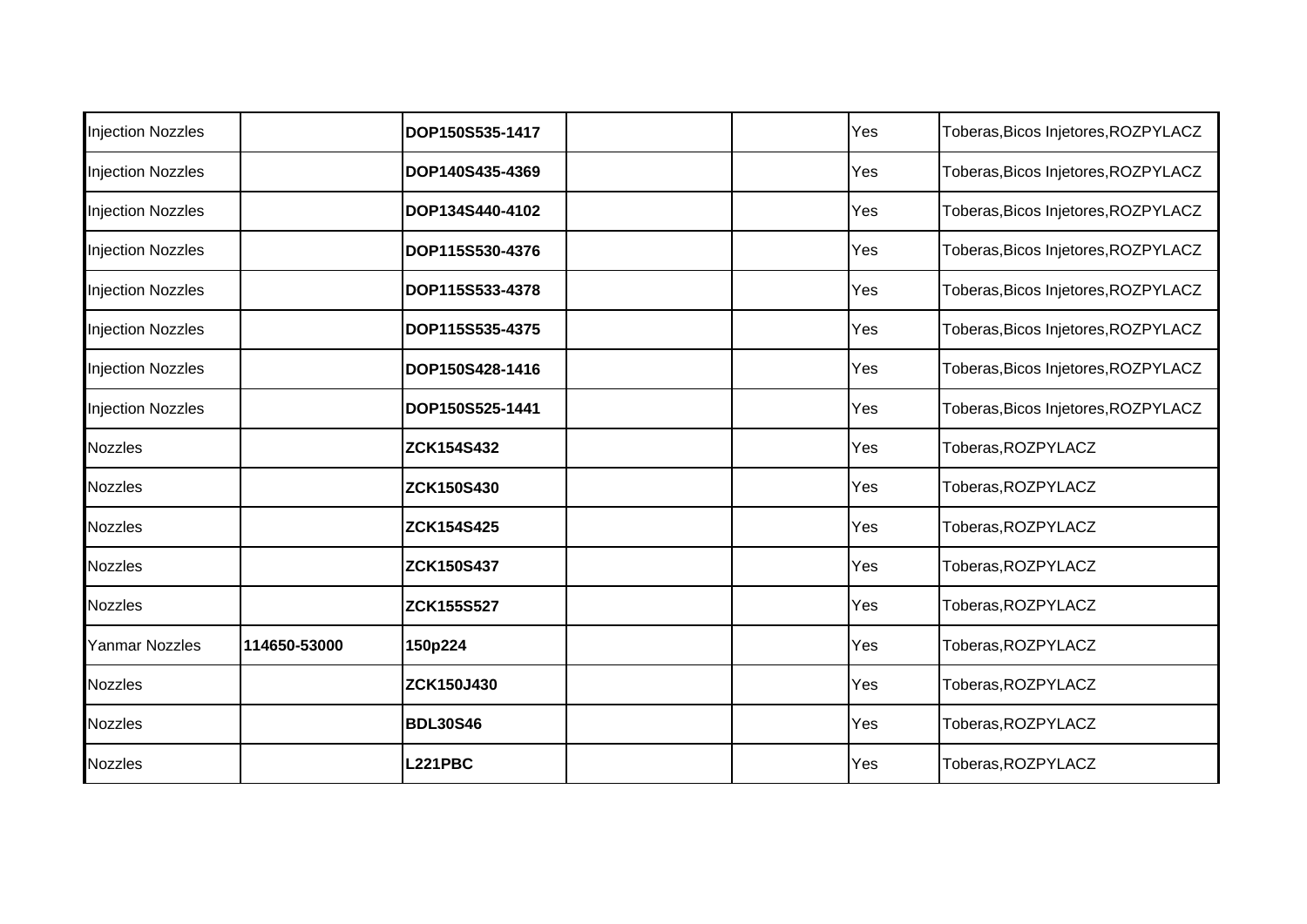| <b>Nozzles</b>     |                   | L017PBB             |  | Yes | Toberas, ROZPYLACZ |
|--------------------|-------------------|---------------------|--|-----|--------------------|
| <b>Nozzles</b>     |                   | 10x0,45x135         |  | Yes | Toberas, ROZPYLACZ |
| <b>Nozzles</b>     |                   | 5x0,5x140           |  | Yes | Toberas, ROZPYLACZ |
| <b>Nozzles</b>     |                   | 9*0.35*155          |  | Yes | Toberas, ROZPYLACZ |
| Yanmar Nozzles     | 105500-53000      | <b>DLLA150P224</b>  |  | Yes | Toberas, ROZPYLACZ |
| <b>Pump Nozles</b> | 6801135           |                     |  | Yes | Toberas, ROZPYLACZ |
| <b>Pump Nozles</b> | 5680564           | HL140s25D693p2      |  | Yes | Toberas, ROZPYLACZ |
| <b>Pump Nozles</b> | 5611650           | <b>BDLL110S6133</b> |  | Yes | Toberas, ROZPYLACZ |
| <b>Pump Nozles</b> | <b>L203PBA</b>    |                     |  | Yes | Toberas, ROZPYLACZ |
| <b>Pump Nozles</b> | L087PBC           |                     |  | Yes | Toberas, ROZPYLACZ |
| <b>Pump Nozles</b> | <b>ZCK150s542</b> |                     |  | Yes | Toberas, ROZPYLACZ |
| <b>Pump Nozles</b> | L079PBD           |                     |  | Yes | Toberas, ROZPYLACZ |
| <b>Pump Nozles</b> | 5620855           | <b>BDLL160S6173</b> |  | Yes | Toberas, ROZPYLACZ |
| <b>Pump Nozles</b> | 5621646           | <b>BDLL150S6599</b> |  | Yes | Toberas, ROZPYLACZ |
| <b>Pump Nozles</b> | 33,1111074-01     |                     |  | Yes | Toberas, ROZPYLACZ |
| <b>Pump Nozles</b> | 337,1111150       |                     |  | Yes | Toberas, ROZPYLACZ |
| <b>Pump Nozles</b> | 33,1112110-12     |                     |  | Yes | Toberas, ROZPYLACZ |